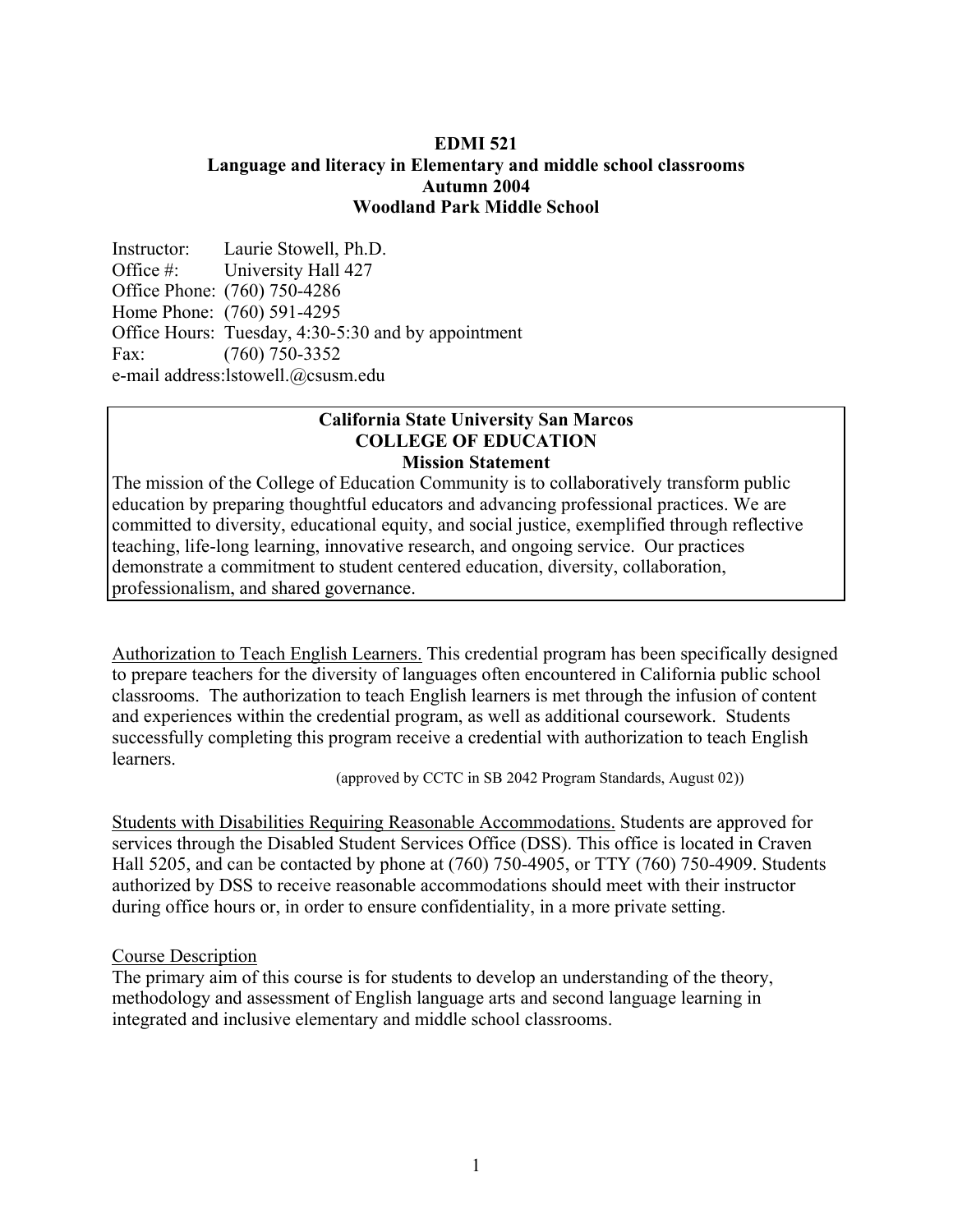### **Standard Alignment:**

The course objectives, assignments, and assessments have been aligned with the CTC standards for Multiple Subjects Credential. Please be sure to incorporate artifacts from this class into your final comprehensive portfolio. The following standards are a primary emphasis in this course:

> Standard 3-Relationship between theory and practice Standard 4-Pedagogical thought and reflective practice Standard 5-Equity, Diversity, & Access tot he Core Curriculum Standard 7-Equity, Preparation to Teach Reading Language Arts

### **Teacher Performance Expectation (TPE) Competencies:**

This course is designed to help teachers seeking the Multiple Subjects Credential to develop the skills, knowledge, and attitudes necessary to assist schools and district in implementing an effective program for all students. The successful candidate will be able to merge theory and practice in order to realize a comprehensive and extensive educational program for all students. The following TPE's are addressed in this course:

# **Primary Emphasis**

TPE 1a-Subject Specific Pedagogical Skills for MS Teaching TPE 4-Making Content Accessible

### **Task Stream, TPE's, and Assignments**

TPE Reflective Writing for Task Stream:

This course requires that you address the TPE's listed above for your Task Stream Electronic Portfolio. You will address these TPE's by completing course assignments. Completion of the course assignments includes submitting them in the appropriate format to your electronic portfolio. Assessment of your TPE's is directly related to the assessment of your course assignments. You will write summary reflections to be submitted, responded to, and archived via Task Stream. We will discuss this further in class and provide lots of support to do this.

### http://lynx.csusm.edu/coe/eportfolio/index.asp

This will take you to the CSUSM COE website where you can get help with how to create your electronic portfolio and information on the required elements.

#### http://www.taskstream.com

This is the TaskStream home page where you will register for Taskstream and return to when working on your electronic portfolio.

| <b>REQUIRED TEXTS:</b> | Beers, K. & B. Samuels. (1998) Into Focus: Understanding and<br>creating middle school readers. Mass.: Christopher Gordon. |
|------------------------|----------------------------------------------------------------------------------------------------------------------------|
|                        | Cunningham, P and Allington, R. (1999) $(3nd$ ed.)Classrooms that<br>work. New York: Longman.                              |
|                        | NCTE, Voices in the middle, Spelling Counts. Vol. 9 No. 3<br>(March 2002)                                                  |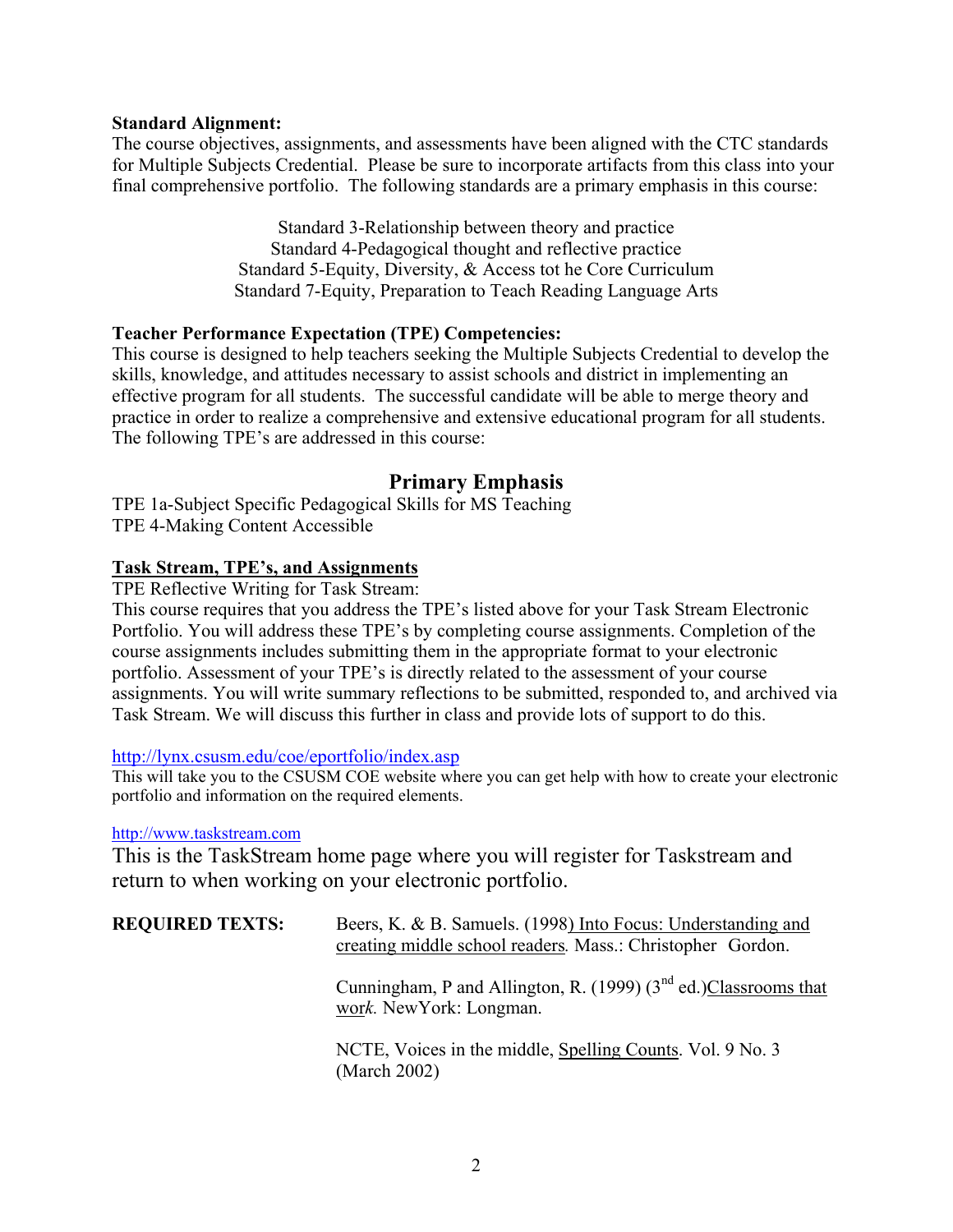|                                         | Rethinking our classrooms 2: Teaching for Equity and social<br><i>justice</i>                                                                                                                                                      |  |  |  |
|-----------------------------------------|------------------------------------------------------------------------------------------------------------------------------------------------------------------------------------------------------------------------------------|--|--|--|
|                                         | Routman, R. (2003) Reading Essentials Portsmouth: Heinemann.                                                                                                                                                                       |  |  |  |
|                                         | Packet of readings available at CopyServe                                                                                                                                                                                          |  |  |  |
| <b>Recommended Books:</b><br>(Optional) | Cunningham, P. (4 <sup>rd</sup> ed.) Phonics They Use<br>Zarrillo, J. J. (2002). ( $2^{nd}$ ed.) Ready for RICA: A test preparation<br>guide for California's Reading Instruction Competence<br>Assessment. Merrill Prentice Hall. |  |  |  |
| Young Adolescent Lit.:                  | You will read <b>ONE</b> of<br>the following:                                                                                                                                                                                      |  |  |  |
|                                         | Fleischman, P. Seedfolks<br>Juster, N. (1961) Phantom Tollbooth<br>Koss, Amy Goldman (2003) The cheat<br>Ryan, P. M. Esperanza Rising<br>Roertge, R. (2003) Shakespeare bats cleanup<br>Soto, G. Novio boy: A play                 |  |  |  |

### **OBJECTIVES**

### **KNOWLEDGE**

Students will:

\*gain an understanding of how a first and second language is acquired.

 \*gain an understanding of the reading and writing processes and their relationship to thought, language and learning.

\*gain an understanding of how people learn to read and write in their first and second language

\*become familiar with current approaches to the teaching of reading and writing, the theoretical bases of such approaches, and some of the controversy surrounding them.

\*become familiar with current approaches to the teaching of reading and writing in culturally and linguistically diverse middle school classrooms

\*become familiar with classroom diagnostic techniques and evaluation procedures.

# **SKILLS**

Students will:

\*become sensitive observers of children's language using behaviors.

\*analyze children's reading and writing behavior as a basis for making instructional decisions

\*develop the ability to select appropriate materials and instructional strategies to meet the individual needs of students

\*learn how to organize the classroom for teaching reading and writing to culturally and linguistically diverse populations.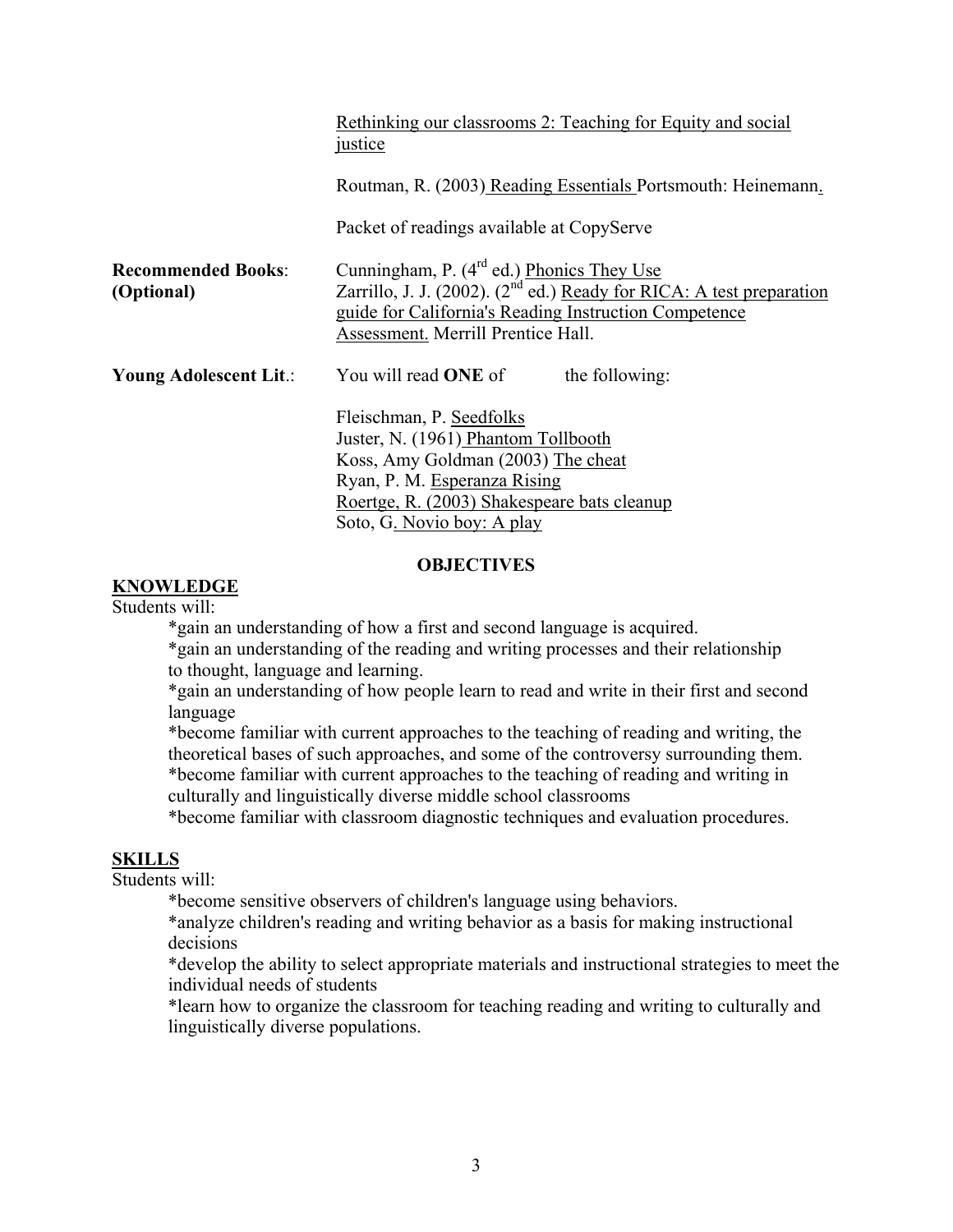# **ATTITUDES AND VALUES**

Students will:

 \*develop an appreciation for the natural language abilities children possess for processing and producing print

 \*develop an appreciation for the need and value of integrating reading and writing into all areas of the curriculum

\*affirm the importance of a rich environment for developing an effective language arts program.

 \*develop a sensitivity to and appreciation for culturally and linguistically diverse **learners** 

 \*develop an appreciation for the importance of reading and writing for their own personal and professional growth

 \*develop a respect for each student, his/her abilities and background and the student's right to instruction that meets his or her individual needs.

# **REQUIREMENTS:**

**Reading reflections (30 pts.)**: It is expected that everyone will understand all the readings and will come to class prepared to discuss them. Write at least 3 comments or questions from the readings for that session. **Do not summarize**. Please give thoughtful reactions, responses, and reflections. If the readings are from more than one book, try to comment on more than one book. We will use these as the basis of our discussion at the beginning of some classes. I will collect them at the beginning of each session and they should show that you have done the reading. You do not have to write comment cards for the young adolescent literature. **You have 3 free passes!**

**Observation Reflctions (Total 20 pts., 10 pts each)**: We have scheduled two half days to observe in elementary classrooms, one will be focused on reading and one will be focused on writing. Take notes on what you see in the classrooms while you are there. Following our visits we will debrief the experiences in class and you will write a 2-3 page reflection on your observation of effective practices in teaching reading and writing to children.

# **Your observation notes on the day you observe will look like this:**

Example:

**Topic**: Phonics Instruction

**Date/Time** 9/7/98 9:00-10:00

Place (school/grade/classrooms) Discovery Elementary, Monolingual 1<sup>st</sup> grade **Activity**: Teacher taught "B"sound using alphabet cards and the pocket chart. Students wrote words beginning with B then illustrated the following-bird, ball, balloon, and boat. **Reflective Notes:** The teacher did a good job being inclusive with all students. Accommodations were made for second language learners when the teacher used some words that were close cognates (ball-bola) to help the students make connections. I noticed that one of the children who had trouble focusing was seated next to the teacher. She was very effective in selecting children to participate in order to ensure that the students did not get out of hand. I would modify this lesson in order to help English learners by using some cognates in Spanish and showing the students how beginning sounds work in their language.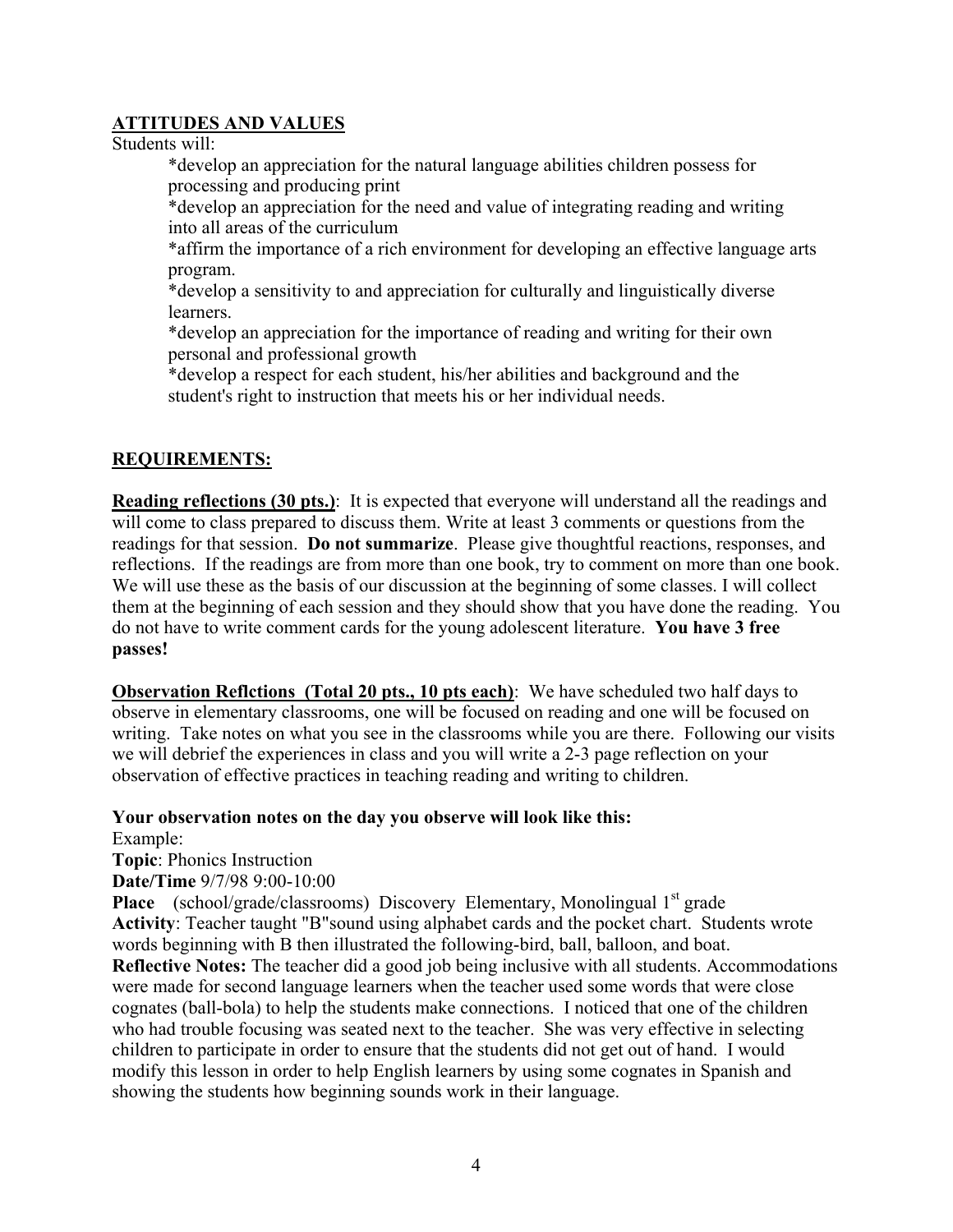Please do try to observe a lesson in each of the areas of the RICA Notebook for this semester:

- Phonemic Awareness
- Concepts About Print
- Phonics Instruction
- Spelling Instruction
- Reading Comprehension-Narrative
- Supporting Reading through Oral and Written Language Development
- Vocabulary Development
- Writing

Your final reflection will be an extension of your notes about the activities (what was being taught/learned) you saw and your reflections on them. Please include the setting (small group, large group, one-on-one), what the teacher and the students did and what accommodations were made for students with special needs, or English language learners.

**Reading Strategy lessons (20 pts.)** Each of you individually will present one lesson (no longer than 15 minutes please) on a reading or writing **strategy**. Write a lesson plan and bring enough copies for the cohort on the day you demonstrate your lesson. These can be lessons you would teach individually, in a small group or a whole class. Make your lesson active, interesting, fun and meaningful. Feel free to use the required literature for this class. Be sure to ask yourself how this lesson is related to real reading and writing. If you can't answer that, you may want to rethink your choice for a lesson. Examples of strategies are: Make predictions Form hypothesis Support the hypotheses you make Monitor how well you are comprehending while you read Form mental pictures while you read Summarize what you read Make inferences Ask questions of yourself while you read

Use context clues to figure out words you don't know

Sound out a word you don't know

Choose books you can read

Organize information while you read.

Relate what you are reading to what you already know

Recognize the main idea of a story

Identify patterns in a text

# **Bring enough copies for the cohort on the day you demonstrate your lesson.**

**DUE: Sign up**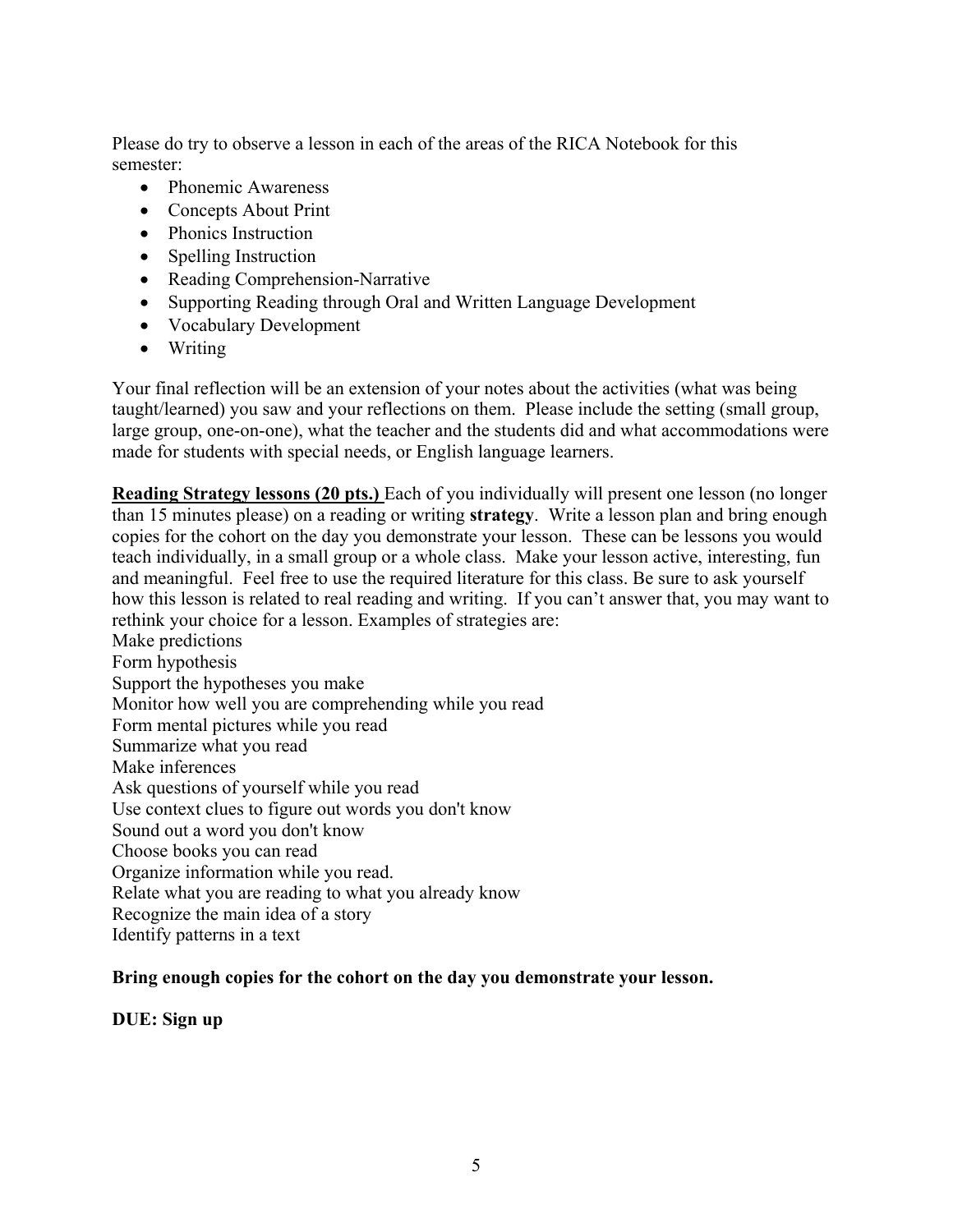### **Choice Assignment ( 30 pts.): Choose ONE from the following (DUE October ):**

\***Work place literacy**: Examine the manner in which literacy (reading and writing) is used in a particular occupation. Interview two -three individuals that work in the occupation that you have selected to research. In addition you should try to spend some time observing one individual at the workplace. (Many people chose a spouse – that's fine) Both the interviews and the observations should focus on the **amount** of literacy required on the job as well as the various **purposes** for the use of literacy. Interview questions could include:

- 1. What kinds of reading and writing do you do on a daily basis?
- 2. Walk me through a day of work.
- 3. What kinds of computer related reading and writing do you do?
- 4. What kinds of professional reading and writing do you do?
- 5. Do you have to write to keep your job?
- 6. Does any kind of promotion depend on reading and writing?
- 7. Do you work with other kinds of non-print texts?
- 8. How are you evaluated? how do you evaluate others?
- 9. Do you write directions or safety policies or have to read them on the job?
- 10. What kinds of preparation with regard to reading and writing was necessary for this job?

In analyzing and evaluating your data, you will identify patterns in the amount of literacy use and the various purposes for reading and writing in the workplace. Would this be a valuable assignment for your own students? Conclude your paper by describing the one most important thing you learned about workplace literacy or research from doing this paper. Suggested length: 5-8 double spaced pages.

**\*I-Search paper:** Choose a topic that **you are really interested** in., personally or professionally. If you are planning a trip to Italy, research Italy. If someone in your family has an illness you want to know more about, research that. If you want to learn how to make soap, research it and make it. If you are getting ready to invest some money in stocks, research the stock market. Make it something you can use and want to know about.

### Keep a notebook divided into **three sections**.

**Section one** is your notes about your process. Reflect on what you are doing and why. Keep it like a log or journal - informal - but try to keep track of the decisions you made along the way. (i.e. "I changed my topic because I couldn't find enough information.") **Section two** is your notes about what you find out. This is like the notecards we had to keep when we did research papers. You can keep them any way you choose, as long as you keep in them in one place. You may want organize your notes by topic as you collect them.

**Section three** is your resources. It is not necessary that everything is written down in APA format, but be sure you keep track of all the necessary information for your bibliography.

 You may present your information any way you choose: visually, a play, a song, a paper, a brochure, anything. If you want to present your information in a form that is not mailable, you may want to consider presenting it at the second weekend. The second part of the assignment is to reflect on your process. How did you get started? What was difficult for you? What was easy? What kinds of decisions did you have to make in what kinds of information to present? How did you decide to organize your information? Did you consider an audience when you were researching? Who was your audience? If you can, compare your process to how you write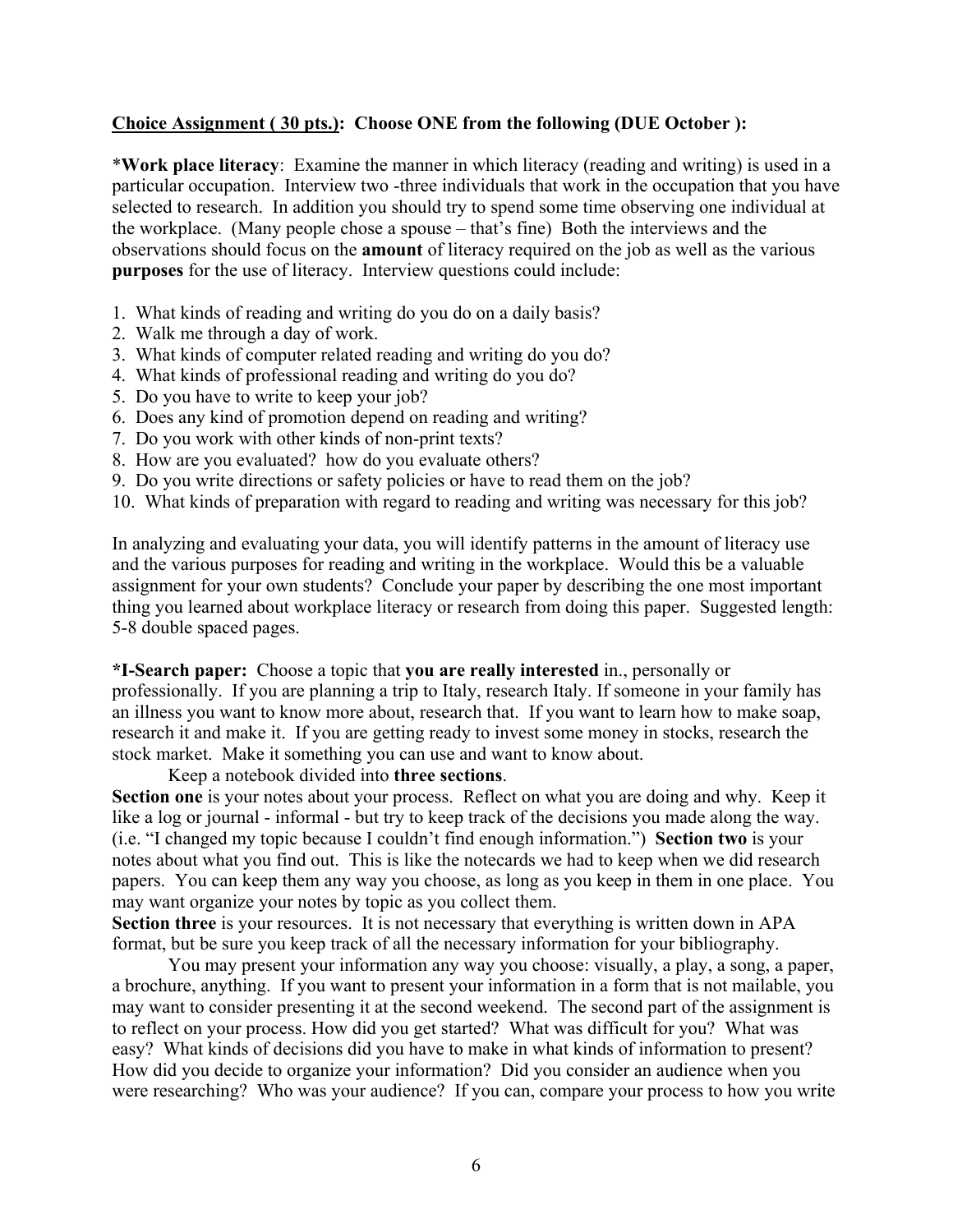a narrative piece of writing. How were they the same, how were they different? **Especially respond to:** What did you learn about fostering children's learning and writing of information?

• **Annotated bibliography of resources:** Choose a topic you could be teaching and then create an annotated bibliography of resources for students. This resource list should have at least twenty resources print and non-print and no more than ten web sites. They should all be appropriate for students to use (this is not necessarily a teacher resource list – but of course you could use it).

\***In-depth evaluation of a software program that supports reading or writing** for students and/or teachers. Check with me for some samples of guidelines or use existing guidelines from various organizations or create your own. You may wish to bring in the software to share when reviewing it for the class.. When evaluating, consider the appeal to students and/or teachers, accessibility , applicability (in what situations could you envision it being used) and overall quality. Suggested length: 3-6 typewritten pages.

**Book Review**: Choose a professional book about language arts or related issue. I have many suggestions if you need one. Also check out the Heinemann (Heinemann.com) and Stenhouse (Stenhouse.com) web sites for many good ideas. Read it and write a 2-4 page review. Give a brief summary of the book and include what you think would be most helpful to middle school teachers. Give a critical analysis: how well did the book accomplish what it set out to do. You can include quotes and examples from the book to illustrate your points or support them. Write a one-page summary of your review to share and hand out to the class.

**Appropriate literature and activities**: Choose five pieces of literature that would be appropriate for a middle school student with **one** of the following needs: English language learner, struggling reader, special needs, GATE. Design activities (into, through and beyond) that would enable the student to have access to the literature and/or challenge him or her. Cite specific standards that you are trying to teach with these activities.

**Professional JOURNAL REVIEWS**: Do an oral critique (4-5 minutes) and a visual display of a single issue of a professional periodical. Be sure to include how often the journal is published in a year, how much it costs, what age (elementary, middle only, middle and high school, etc.) it is appropriate for and what kinds of things the magazine features. To avoid duplication, select from the list below. (If a journal you would like to review is not on this list, please check with me before reviewing it)

 Book Links BookList CABE journal (California Association of Bilingual educators) California English California Reader English Journal The Horn Book Language Arts The New Advocate The Reading Teacher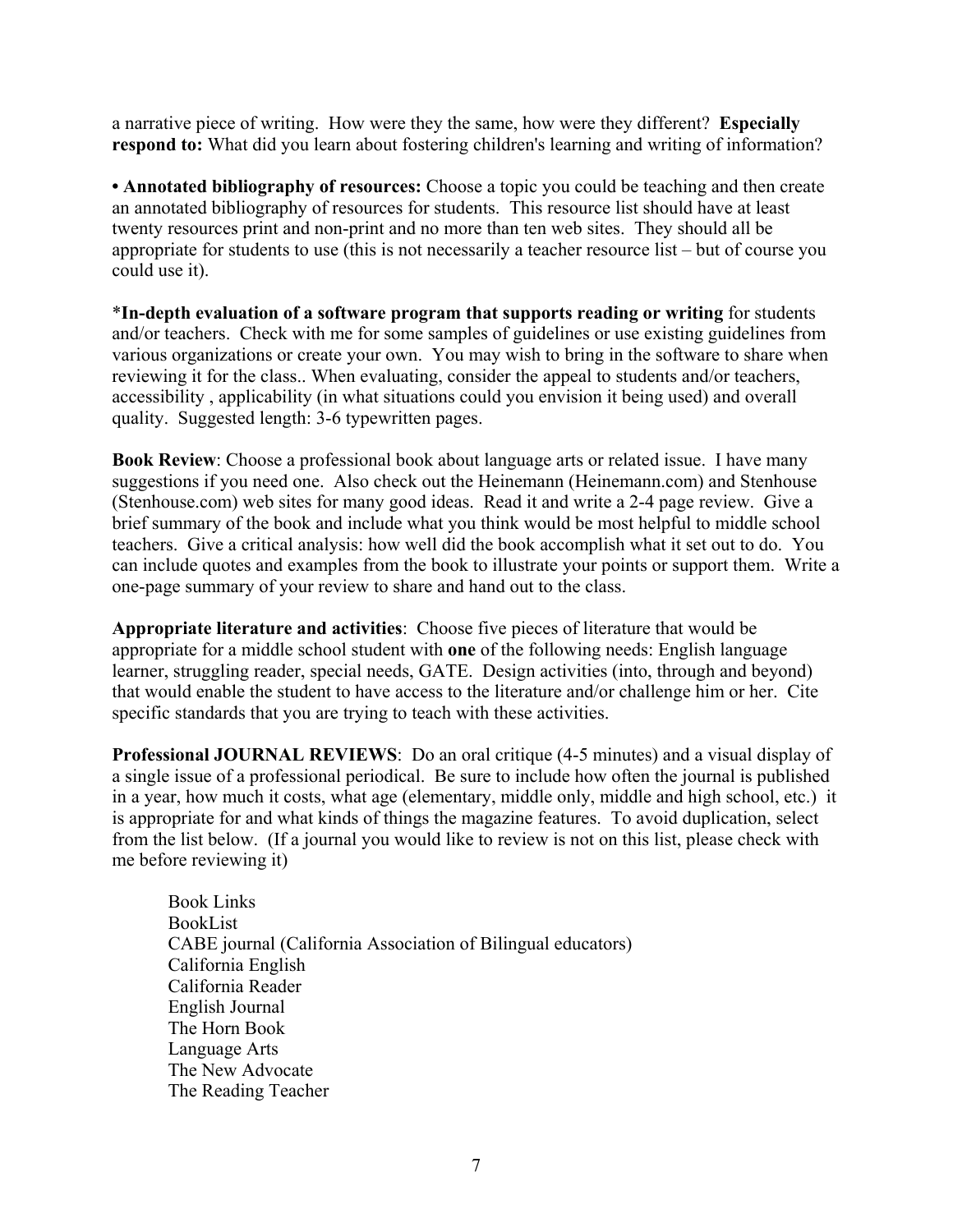School Library Journal Storytelling Magazine Voices from the middle Children's Literature in Education

If you would like to do a professional journal from science, social studies or math, check with me. It's probably fine, just check. You'll also have to get suggestions on titles from the other instructors.

**\*LEARNING CENTER**: Design a learning center/station around a topic, single book or a thematic group of books. A learning center is a place where students can go in a classroom and select from a variety of meaningful activities about a particular topic, the things they are interested in learning about or doing. Activities are designed to facilitate student's independent learning across the curriculum and so could include math, science, social studies, art, music and language arts activities or focus on one particular area. Please try to avoid "worksheet" type activities. A learning center is a place to promote student's inquiry on a particular subject. The learning center should also include a variety of books related to the book or topic which is the center of the study or related to the theme. Be sure to tie the activities in the center to the books you are using. Also include the instructions for the center as if the students were completing it independently. Choose the grade you will gear your center for and that will help focus the study and activities.

# **(This is not one of the choice projects:)**

**RICA Study notebook:** This is not for a grade, but will help you get organized to study for the RICA exam. Get a three ring binder and 12 dividers.

### **RICA Resource Notebook:**

• The Notebook will be organized around the 13 RICA Content Areas (see the RICA Registration Bulletin, p.39-45)

Each section of the notebook could contain the following:

- A RICA analysis sheet including: (a) what this content area(s) is about (Put it in your own words  $-2$  to 4 sentences), (b) 2 ways of assessing this content area (include rationale); and (c) 1 way of teaching it (description and accommodations). Describe the teaching strategy and explain how it supports reading, writing and/or language arts development.
- An lesson observation form
- A technology-rich assignment that enhances your teaching and student learning
- Lesson plans, articles, and any other resources collected within class or student teaching that would be helpful.

For the first semester we will need to complete the following content areas:

- Section 1 Conducting ongoing assessment of reading development
- Section 2: Planning, Organizing, and Managing Reading Instruction
- Section 3: Phonemic Awareness
- Section 4: Concepts About Print
- Section 5: Systematic, Explicit Phonics and Other Word Identification Strategies
- Section 6: Spelling Instruction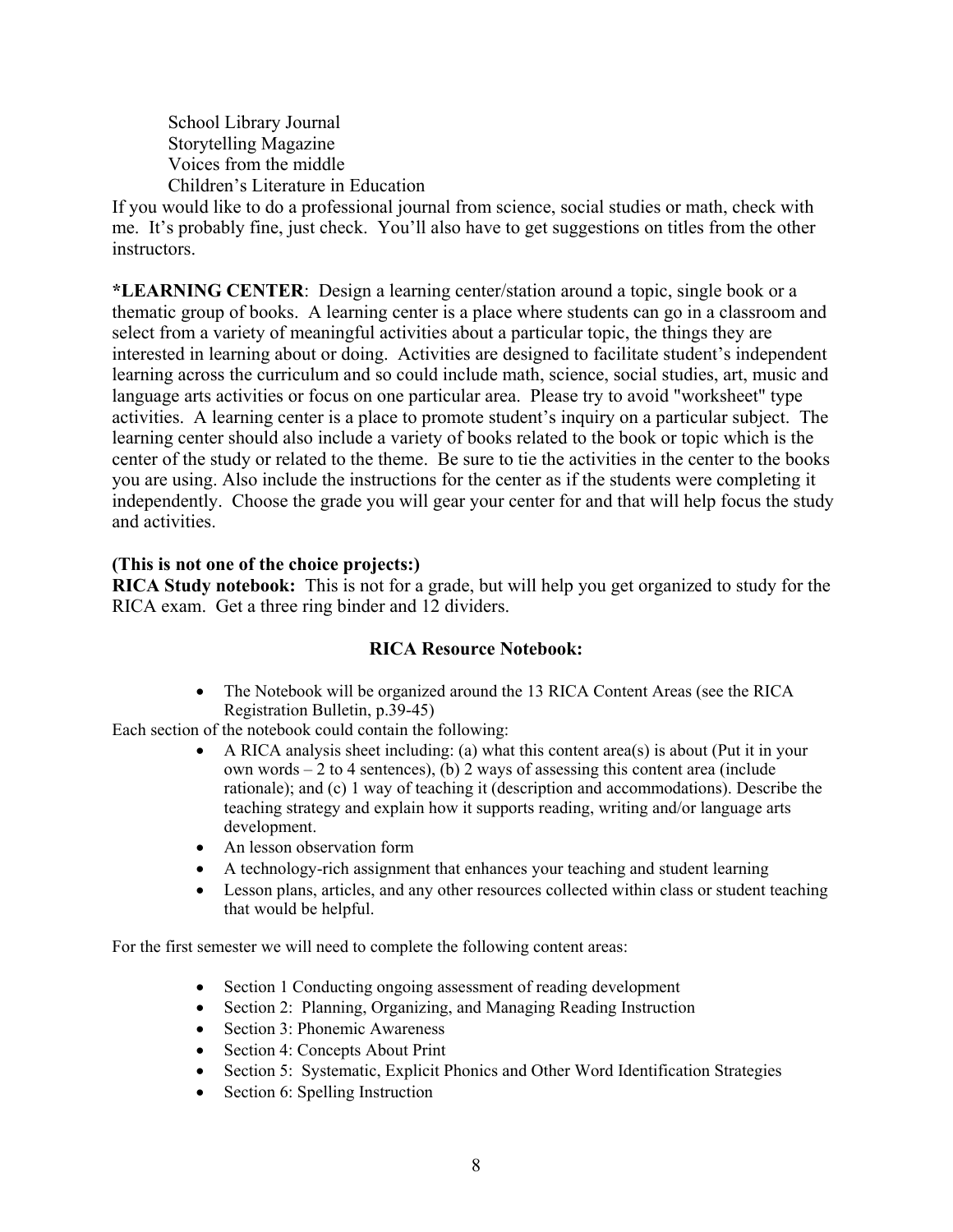- Section 7: Reading Comprehension Narrative
- Section12: Vocabulary Development
- Section 13: Structure of the English Language
- Section 14 Special Needs/accommodating all learners

You can choose how to organize this information in your notebook. You may include course assignments (lesson plan,, classroom observations, choice project, etc.), course handouts and materials from your classroom/school site, examples of lesson plans and student work, information from internet sources or professional journals. You may want to include strategies you will use to teach these content areas. You may even include pictures of students learning a specific strategy as well as your reflection on what was happening, why it worked or didn't work and why that was. You may include one (or more) successful activities that you used in the classroom (must be related to language arts instruction).

The resource notebook will contain samples of your learning and understanding, and examples of your work that demonstrate that you are ready to instruct children in reading, writing, listening and speaking. Feel free to use a variety of graphic and written presentations, as best suits your learning style, in order to show your learning and understanding. Use a three-ring binder to organize your materials. Work with a friend so you can exchange ideas.

As you learn about assessment, phonemic awareness, the use of phonics, comprehension strategies and other components crucial to effective literacy instruction, compiling your resource notebook will help you prepare and review the content areas assessed by the RICA test. More importantly, it will serve as a resource for you in the future, and may be used for job interviews to illustrate your knowledge and experiences.

Note: Besides the course readings, Dr. Alice Quiocho's web site can also serve as a resource. The address is: http://www.csusm.edu/Quiocho. Click on "reading instruction portfolio." See the section on accommodations for ideas on ways to support second language learners. Note: See **www.ed.gov/free/** for free Educational Materials Each section of the notebook could contain the following:

• A RICA analysis sheet including:

(a) what this content area(s) is about (Put it in your own words  $-2$  to 4 sentences),

(b) 2 ways of assessing this content area (include rationale), and

(c) 1 way of teaching it (description and accommodations). Describe the teaching strategy and explain how it supports reading, writing and/or language arts development. Include description of 3 accommodations minimum.

- An observation form (except for section 1).
- A technology-rich assignment that enhances your teaching and student learning.
- Lesson plans, articles, and any other resources collected within class or student teaching that would be helpful.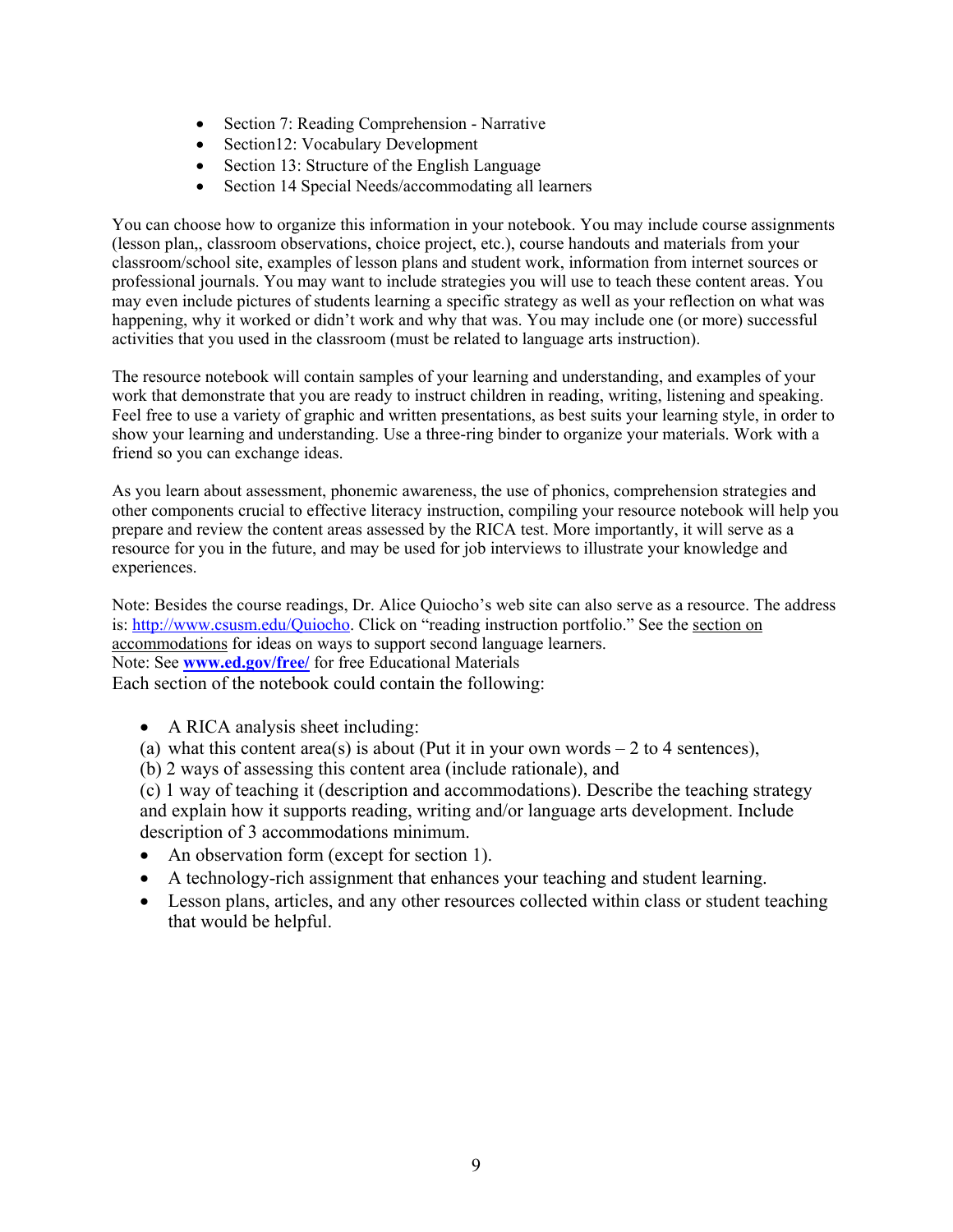# Example 1 **California Reading Initiative Reading/ Language Arts Components Grid**

| Component | <b>How to Assess</b><br>include rationale) | <b>How to Teach It</b><br>(Strategies) | <b>Accommodations</b><br>(at least 3) |
|-----------|--------------------------------------------|----------------------------------------|---------------------------------------|
|           |                                            |                                        |                                       |
|           |                                            |                                        |                                       |
|           |                                            |                                        |                                       |
|           |                                            |                                        |                                       |

# Example 2 RICA Analysis Sheet

| <b>How to Assess</b><br>Component                                                                                                                                                                                                                                                                                                                                                                                                                                                                                                                                                                                                                                                             | <b>How to Teach it</b>                                                                                                                                                                                                                                                                                                                                                                                                                                                                                                                                                                            | Accommodations                                                                                                                                                                                                                                                                                                                                                                                                                                                                                                                                                       |
|-----------------------------------------------------------------------------------------------------------------------------------------------------------------------------------------------------------------------------------------------------------------------------------------------------------------------------------------------------------------------------------------------------------------------------------------------------------------------------------------------------------------------------------------------------------------------------------------------------------------------------------------------------------------------------------------------|---------------------------------------------------------------------------------------------------------------------------------------------------------------------------------------------------------------------------------------------------------------------------------------------------------------------------------------------------------------------------------------------------------------------------------------------------------------------------------------------------------------------------------------------------------------------------------------------------|----------------------------------------------------------------------------------------------------------------------------------------------------------------------------------------------------------------------------------------------------------------------------------------------------------------------------------------------------------------------------------------------------------------------------------------------------------------------------------------------------------------------------------------------------------------------|
| Phonemic awareness is<br>Phonemic<br>assessed by finding out<br>Awareness<br>whether or not the student<br>is capable of manipulating<br>the language. For<br>example;<br>I would ask a student<br>$\bullet$<br>to pick out the first<br>sound or last sound of<br>$\bullet$<br>a word,<br>I would ask the<br>$\bullet$<br>student to identify,<br>$\bullet$<br>pronounce and blend<br>sounds or a segment of<br>a word,<br>I would ask students<br>$\bullet$<br>to identify sentences,<br>$\bullet$<br>words, or sounds to<br>see if they are aware<br>of the structure of a<br>sentence.<br><b>Assessment Tools</b><br>1.) The Yopp-Singer Test<br>$\bullet$<br>of Phonemic<br>Segmentation | (Strategies)<br>These are strategies that<br>can be used to teach<br>ELL and non-ELL<br>students phonetic<br>awareness,<br>Involve students in<br>poetry, rhymes and<br>songs of all types,<br>Use a chant to clap<br>syllables in students'<br>names,<br>Sort known objects<br>or pictures into<br>groups of similar<br>sounds (Realia<br>Cans),<br>Play a guessing<br>game using picture<br>cards and help the<br>children to put<br>together blends to<br>make their guess,<br>Sing songs that<br>allow children to<br>replace sounds with<br>other sounds, even<br>to make nonsense<br>words, | For children with<br>special needs I would<br>use these strategies,<br>Specific skills<br>instruction<br>alongside a basal<br>reading program-<br>This means I<br>would ask students<br>what sounds they<br>hear in certain<br>words or what<br>word would make<br>sense in an empty<br>space within a<br>sentence. This<br>strategy would<br>allow me to assess<br>my student's<br>progress,<br>Great children's<br>$\bullet$<br>literature books<br>including, nursery<br>rhymes,<br>alliterative books,<br>picture books,<br>rhyming books,<br>repetitive pattern |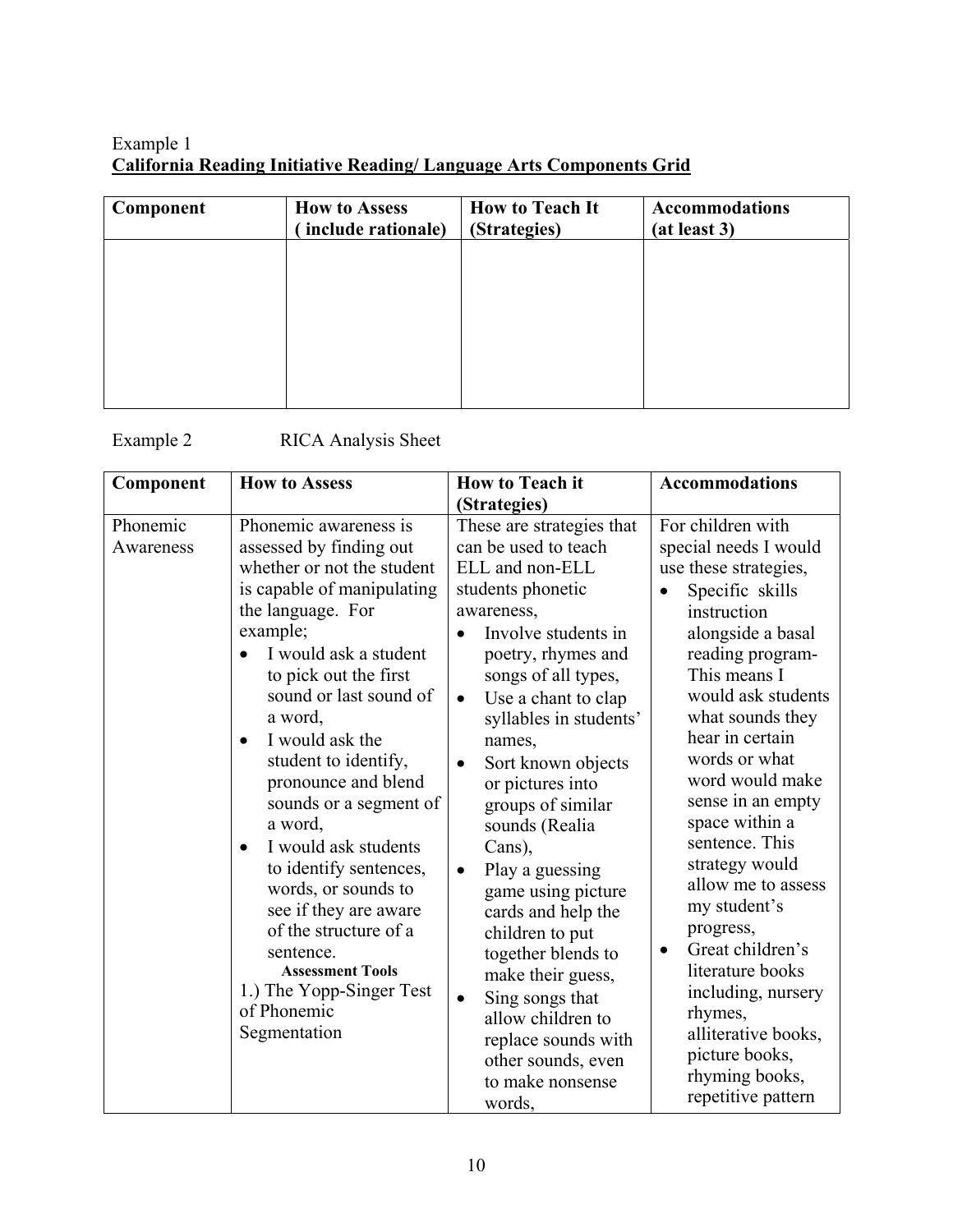|  | Read to your<br>$\bullet$ | books, Dr. Seuss               |
|--|---------------------------|--------------------------------|
|  | students.                 | books, and                     |
|  |                           | alphabet books                 |
|  |                           | with word-picture              |
|  |                           | formats,                       |
|  |                           | Rhymes, chants,<br>$\bullet$   |
|  |                           | finger rhymes,                 |
|  |                           | manipulatives,                 |
|  |                           | games, role-                   |
|  |                           | playing,                       |
|  |                           | Writing journals<br>$\bullet$  |
|  |                           | and quick writes               |
|  |                           | (encourage                     |
|  |                           | invented                       |
|  |                           | spelling!),                    |
|  |                           | Provide a print<br>$\bullet$   |
|  |                           | rich environment               |
|  |                           |                                |
|  |                           | including the use              |
|  |                           | of Word Walls,                 |
|  |                           | Rebus activities-<br>$\bullet$ |
|  |                           | this activity is               |
|  |                           | when you replace               |
|  |                           | a noun in a                    |
|  |                           | sentence with a                |
|  |                           | picture of the                 |
|  |                           | noun. The student              |
|  |                           | can then replace               |
|  |                           | the picture with an            |
|  |                           | invented spelling              |
|  |                           | of the word.                   |

| Assignment                         |               | Points     |              | Due Date   |
|------------------------------------|---------------|------------|--------------|------------|
| Comment cards                      |               | $30$ pts.  |              | Each class |
| Elementary Observation reflections |               | $20$ pts.  |              | Oct.       |
| <b>Strategy lesson</b>             |               | $20$ pts.  |              | Sign up    |
| Choice assignment                  |               | $30$ pts.  |              | Oct.       |
| <b>TOTAL</b>                       |               | $100$ pts. |              |            |
|                                    | Grading scale |            |              |            |
| $\mathbf{A}$                       | 93-100 points | B-         | 80-82 points |            |
| $A-$                               | 90-92         | $C+$       | 77-79        |            |
| $B+$                               | 87-89         | C          | 74-76        |            |
| B                                  | 83-86         | $C-$       | 70-72        |            |